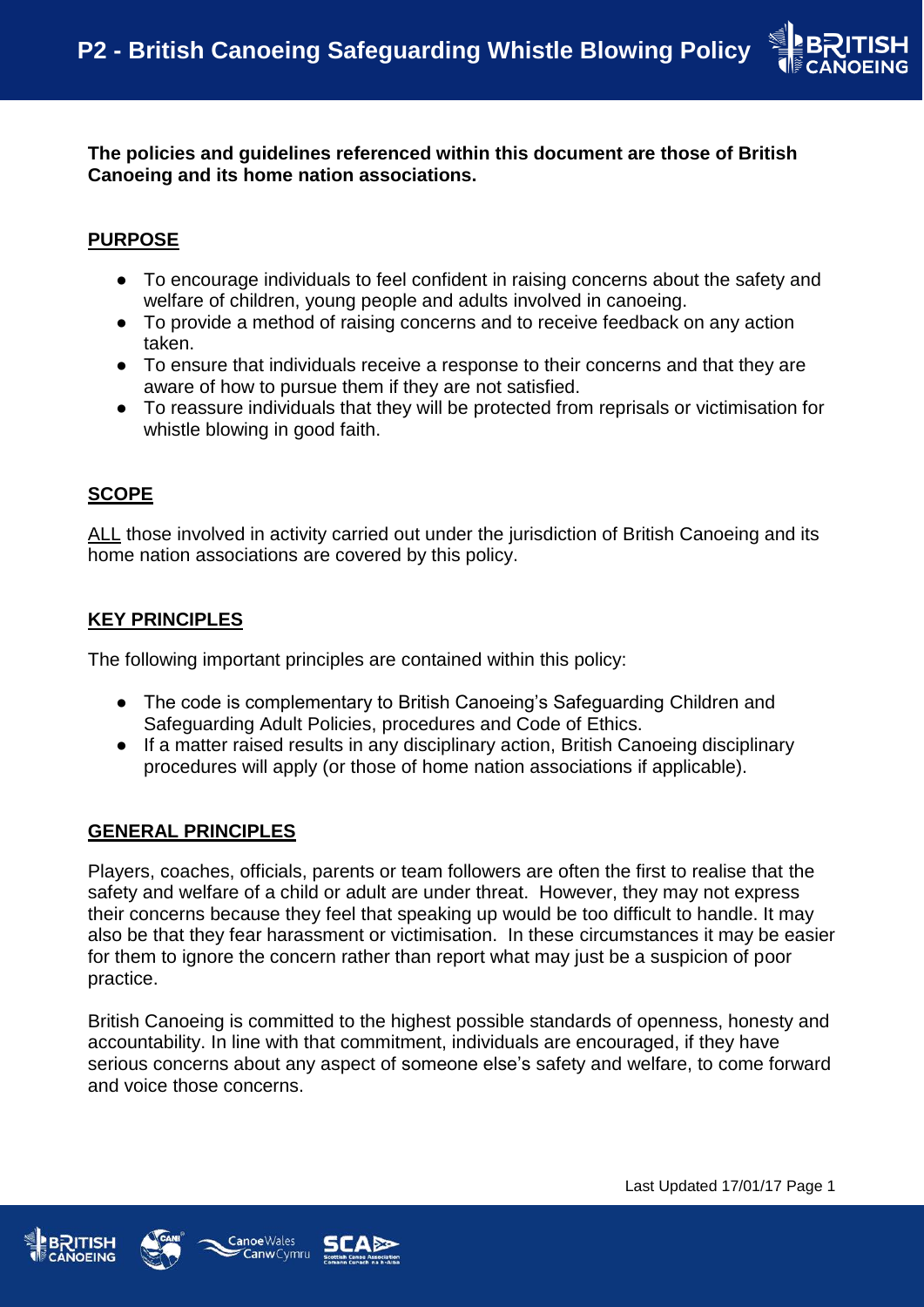This policy makes it clear that individuals can raise a matter of concern without fear of victimisation, subsequent discrimination or disadvantage. The policy is intended to encourage and enable individuals to raise serious concerns within British Canoeing rather than overlooking a problem or blowing the whistle outside of the sport.

It is in the interest of all concerned that disclosure of potential abuse or concerns are dealt with properly, quickly and discreetly. This includes the interests of British Canoeing, its employees, all persons registered as members of British Canoeing and any persons who are the subject of any complaint, as well as the person making the complaint.

### **SAFEGUARDS**

British Canoeing is committed to good practice and high standards and wants to be supportive of everyone within the canoeing community.

British Canoeing recognises that the decision to report a concern can be a difficult one to make, not least because of the fear of reprisal from those responsible for the alleged poor practice. If an individual believes what they are saying to be true, they should have nothing to fear because in reporting their concern they will be doing their duty to the child, young person or adult concerned.

British Canoeing will not tolerate any harassment or victimisation (including informal pressures) and will take appropriate action to protect individuals when they raise a concern in good faith.

Any investigation into allegations of alleged poor practice will not influence or be influenced by any disciplinary procedures that already affect individuals.

## **CONFIDENTIALITY**

British Canoeing will do its best to protect the identity of the whistle blower when they raise a concern and do not want their name to be disclosed. It must be appreciated that the investigation process may reveal the source of the information and a statement by the whistle blower may be required as part of the evidence. They will be given prior notice of this and a chance to discuss the consequences.

Support is available from the Chair of the British Canoeing Safeguarding Case Management Group.

## **ANONYMOUS ALLEGATIONS**

This policy encourages the whistle blower to put their name to their allegation. Concerns expressed anonymously are much less powerful, but they will be considered (at the discretion of British Canoeing Safeguarding Case Management Group).





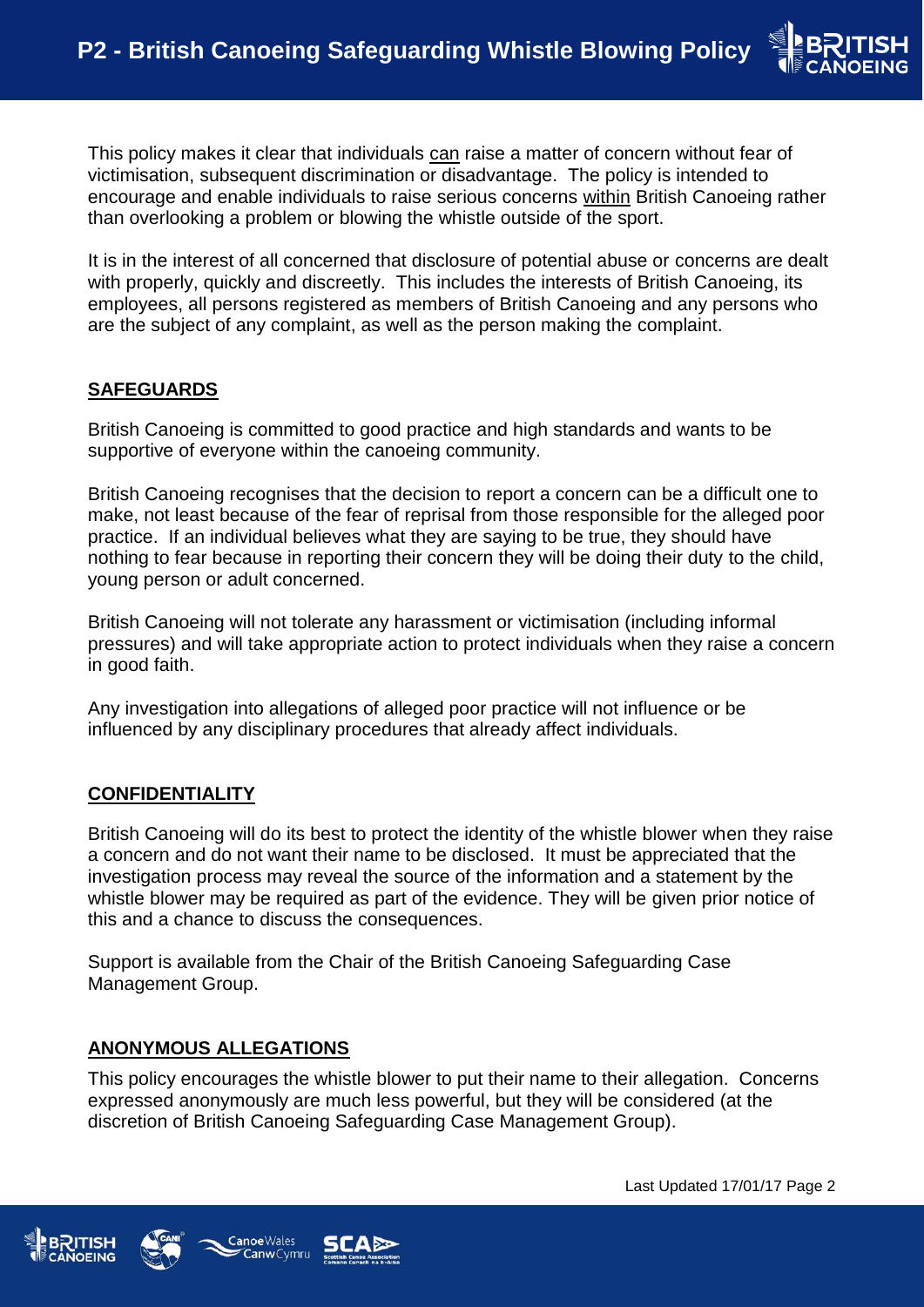

In exercising the discretion, the factors to be taken into account would include:

- The seriousness of the issues raised.
- The credibility of the concern.
- The likelihood of confirming the allegation from attributable sources or factual records.

# **UNTRUE ALLEGATIONS**

If an individual makes an allegation in good faith, but it is not confirmed by the investigation, no action will be taken against them. If, however, it is established that they have made malicious or frivolous allegations, or for personal gain, disciplinary action may be taken against them. In such cases, British Canoeing disciplinary procedure will apply.

## **THE WHISTLE BLOWING POLICY**

The whistle blowing policy should only be followed if the person raising the concern feels unable to follow the standard reporting procedures as set out in British Canoeing Safeguarding Children and Safeguarding Adult Policies and procedures.

# **HOW TO RAISE A CONCERN**

Concerns may be made verbally or in writing. The individual should set out the background and history of the concern, giving names, dates and places where possible and the reason why they are particularly concerned about the situation. The earlier the individual expresses concern, the easier it is for someone to take action.

Although the whistle blower is not expected to prove the truth of an allegation, they will need to demonstrate that there are sufficient grounds for their concern.

Individuals should raise their concerns in the first instance to the contacts below:

**England** British Canoeing Safeguarding Lead, Urvasi Naidoo Tel: 0115 8968842, Email: [safeguarding@britishcanoeing.org.uk](mailto:safeguarding@britishcanoeing.org.uk) or post (marked **'Private & Confidential'**) to Urvasi Naidoo, British Canoeing, National Water Sport Centre, Adbolton Lane, Holme Pierrepont, Nottingham, NG12 2LU. If you believe that you have not received a satisfactory response to your concern, you should approach the British Canoeing Chief Executive.

**Scotland** SCA Safeguarding Officer Tel: 07900 887007, Email: [child.protection@canoescotland.org](mailto:child.protection@canoescotland.org) or post (marked **'Private & Confidential'**) to SCA, Caledonia House,1 Redheughs Rigg, Edinburgh, EH12 9DQ.

**Northern Ireland** CANI Safeguarding Officer Tel: 02890738884, Email: [childprotection@cani.org.uk](mailto:childprotection@cani.org.u) or post (marked **'Private & Confidential'**) to Unit 2 Rivers Edge, 13 – 15 Ravenhill Road, Belfast, BT6 8DN.





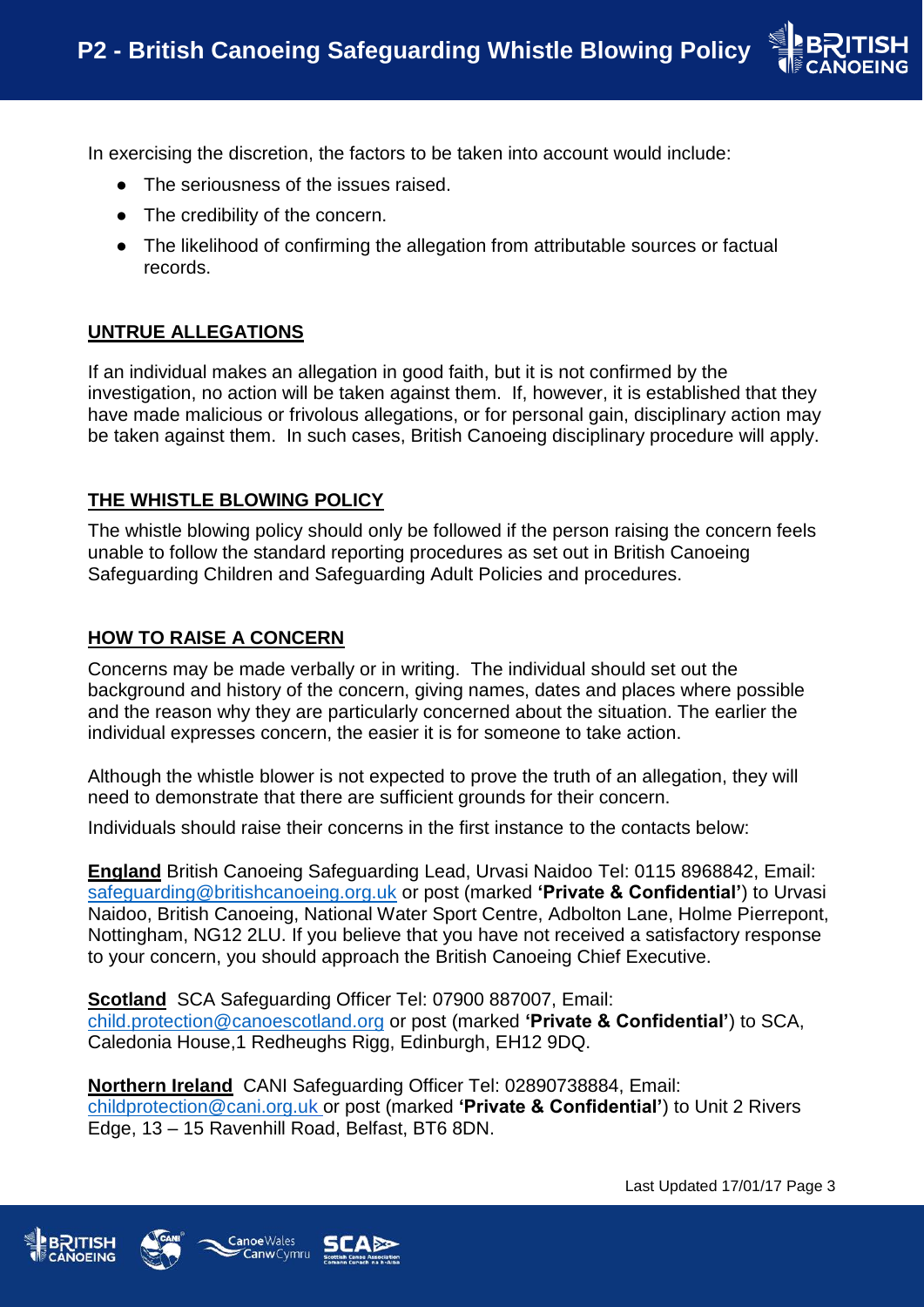

**Wales** CW Safeguarding Officer Tel: 079717 83080, Email: [childprotection@canoewales.com](mailto:childprotection@canoewales.com) or post (marked **'Private & Confidential'**) to National White Water Centre, Frongoch, Bala, Gwynedd, LL23 7NU.

Although the whistle blower is not expected to prove the truth of an allegation, they will need to demonstrate that there are sufficient grounds for their concern.

## **HOW WILL BRITISH CANOEING RESPOND?**

The action taken by British Canoeing will depend on the nature of the concern. All cases in England will be referred to the British Canoeing Safeguarding Case Management Group. Cases in Scotland will be referred to the SCA Safeguarding Group or Safeguarding in Sport Service. Cases in Northern Ireland will be referred to the CANI Safeguarding Group. Cases in Wales will be referred to the CW Safeguarding Group.

In order to protect individuals it is likely that the British Canoeing Safeguarding Officer will conduct initial enquiries so that the Safeguarding Case Management Group members can decide whether an investigation is appropriate and, if so, what form it should take.

Receipt of the individuals concern will be acknowledged immediately and, within five working days of the concern being received, British Canoeing will write to them:

- Indicating how the matter will be dealt with.
- Giving an estimate of how long it will take to provide a final response.
- Tell them whether any initial enquiries have been made.
- Tell them whether further investigations will take place, and if not, why not.

The amount of contact between the people considering the issues and the whistle blower will depend on the nature of the matters raised, the potential difficulties involved and the clarity of the information provided. If necessary, further information will be sought from the whistle blower as part of the investigation process.

When any meeting is arranged, the whistle blower has the right, if they so wish, to be accompanied by a friend or a person of their choice who is not involved in the matter to which the concern relates.

British Canoeing will take steps to minimise any difficulties which individuals may experience as a result of raising a concern. For instance, if the whistle blower is required to give evidence in criminal or disciplinary proceedings, British Canoeing will advise them about the procedure.

British Canoeing accepts that the whistle blower needs to be assured that the matter has been properly addressed. Subject to legal constraints, they will receive information about